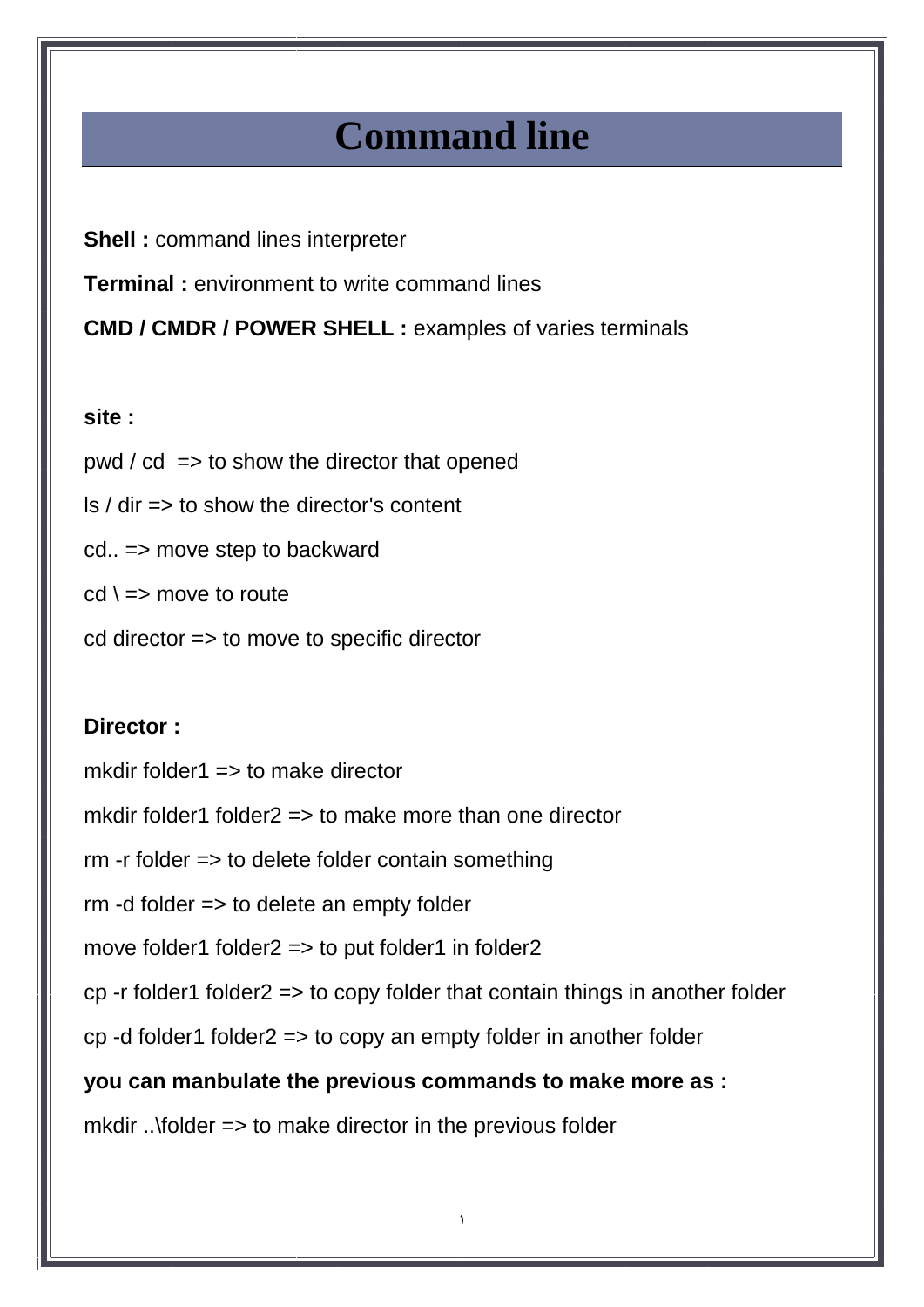#### **File :**

touch file.text  $\Rightarrow$  to create file

rm file text  $\Rightarrow$  to delete file.

echo "hello" > file.text => to create file if not exist and write "hello" in it

echo "hello" >> file.text => to create file and write "hello" in it if file exist add text to it and not delete the old text as previous

 $cat$  file text  $\Rightarrow$  to read the file content

cat file1.text file2.text  $\Rightarrow$  to read content of more than one file

 $cat * = > to read all files$ 

cat file1.text > file2.text => to copy the file content into another file and delete old text

cat file1.text >> file2.text => to copy the file content into another file in addition to the old text

note : if the second file not exist it will create new one

cat \* > file.text => copy all exists files content into a new file (create it if not exist)

cat \* >> file.text => copy all exists files content into a new file in addition to the old text

### **search :**

grep "word" file.text => search about a word in specific file

grep "word" –r => search about a word in all exists files

grep "word" –r –l => bring a list of names of files that contain this word